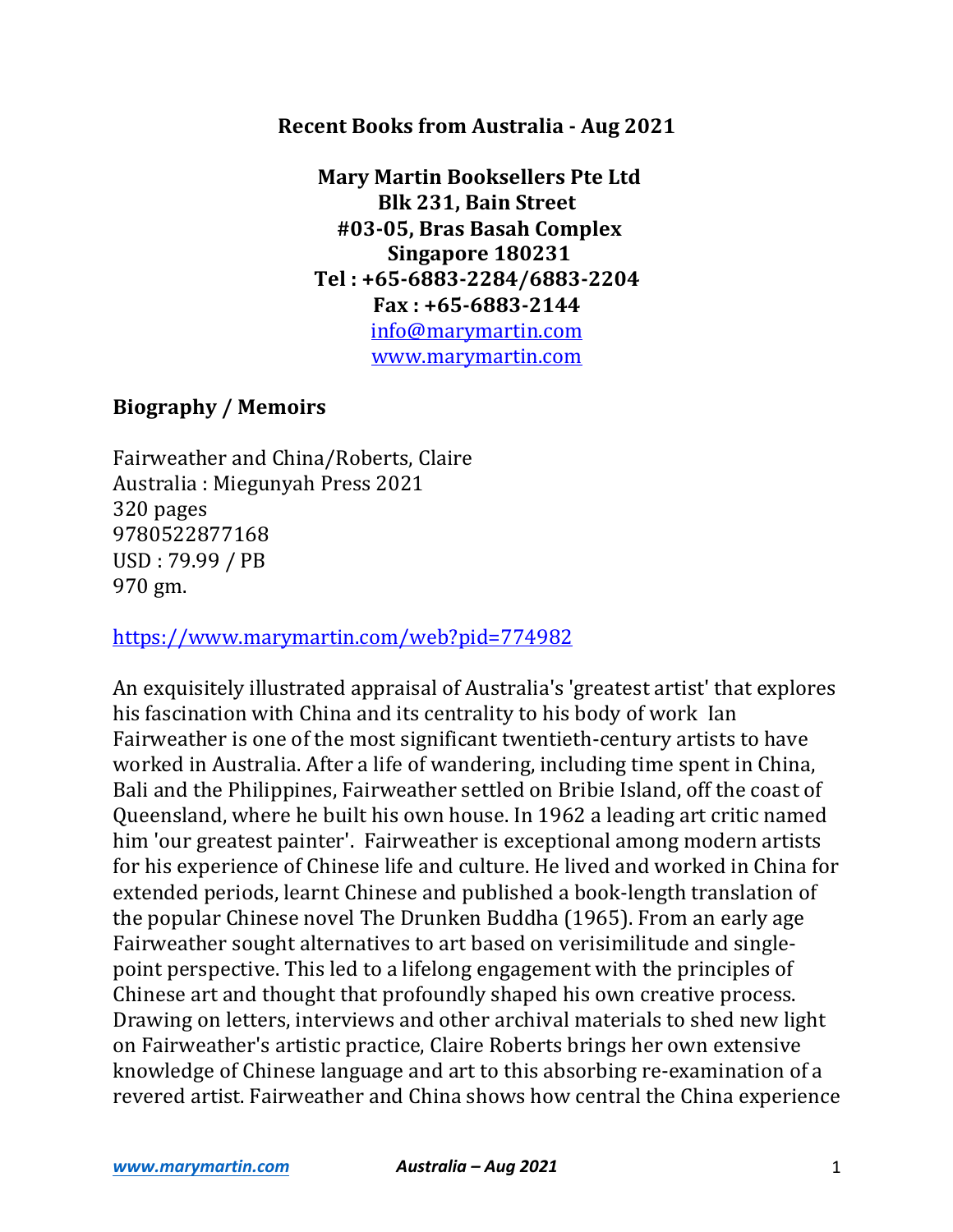is to his emergence as a key transcultural figure, connecting British, European, Chinese and Australian art histories in new and visionary ways.

Uprising : Walking the Southern Alps of New Zealand/Low, Nic New Zealand : Text Publishing Company, Melbourne, Australia 2021 384p. 9781925355284 USD : 32.99 / PB 610 gm.

https://www.marymartin.com/web?pid=774983

\_\_\_\_\_\_\_\_\_\_\_\_\_\_\_\_\_\_\_\_\_\_\_\_\_\_\_\_\_\_\_\_\_\_\_\_\_\_\_\_\_\_\_\_\_\_\_\_\_\_\_\_\_\_\_\_\_\_\_\_

A riveting blend of nature writing, indigenous storytelling and great adventure in the NZ alps. This book is about walking as a form of knowing. Armed with Ngai Tahu's ancient oral maps and modern satellite atlas, I crossed the Southern Alps more than a dozen times, trying to understand how our forebears saw the land. What did it mean to define your identity by sacred mountains, or actually see them as ancestors, turned to stone? Raised in the shadow of New Zealand's Southern Alps, Nic Low grew up on stories of mountain exploration from his family's European side. Years later, a vision of the alps in a bank of storm clouds sparked his return home, and a decade-long obsession with comprehending how his Maori ancestors knew that same terrain. Ka Tiritiri o te Moana, the alps, form the backbone of the Ngai Tahu tribe's territory: five hundred kilometres of mountains and glaciers, rivers and forests. Far from being virgin wilderness, the area was named and owned long before Europeans arrived and the struggle for control of the land began. Low talked with tribal leaders, dived into the archives and an astonishing family memoir, and took what he learned for a walk. Part gripping adventure story, part meditation on history and place, Uprising recounts his alpine expeditions to unlock the stories living in the land. What does it mean to transport pounamu, greenstone, across three hundred kilometres of rivers and ranges for the first time in almost two centuries? How does it feel to climb the sacred peak Aoraki / Mt Cook, then deliberately turn back before the top? And if you ignore traditional omens and try to cross the Main Divide in the dead of winter, should you expect to survive? Uprising brings a staunchly indigenous perspective to the walking tradition of writers like Robert Macfarlane. It is an invitation to travel one of the world's most spectacular landscapes in the footsteps of Maori explorers, raiding parties, and gods.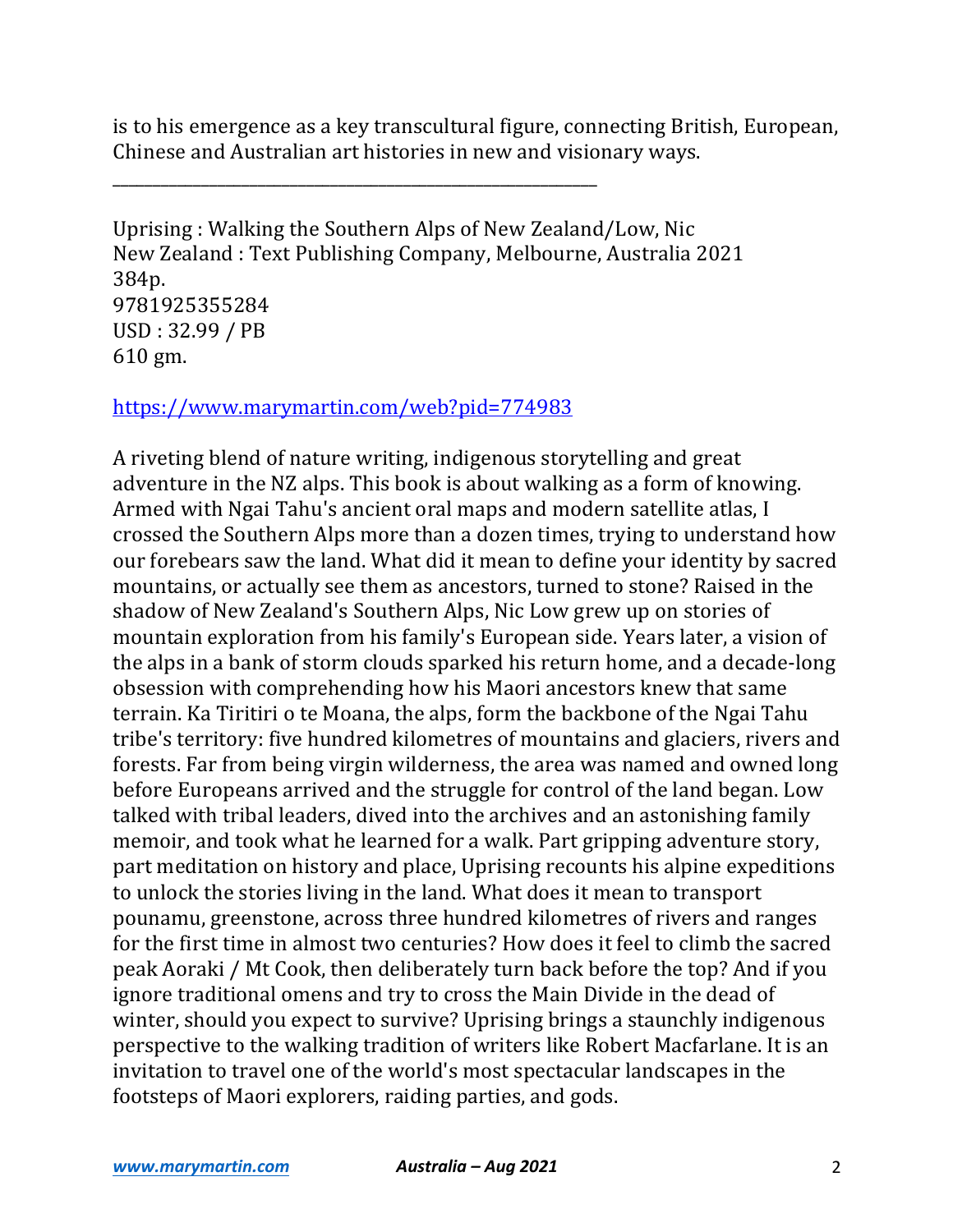The advocates : women within the Australian environmental movement /Robyn Gulliver and Jill L. Ferguson Australia : Melbourne University Press, Australia 2021  $276$  pages ;  $24$  cm 9780522877793  $USD:42.00 / PB$ 380 gm.

#### https://www.marymartin.com/web?pid=774990

\_\_\_\_\_\_\_\_\_\_\_\_\_\_\_\_\_\_\_\_\_\_\_\_\_\_\_\_\_\_\_\_\_\_\_\_\_\_\_\_\_\_\_\_\_\_\_\_\_\_\_\_\_\_\_\_\_\_\_\_

Nine never-before-told stories of remarkable women and their courageous pursuits of climate justice in Australia. From boardrooms to blockade camps, from the lush East Gippsland forests to the golden Ningaloo Reef, the fight against environmental destruction takes place in many spaces. The Advocates tells the inside story of nine extraordinary women within the Australian environmental movement and the behind-the-scenes efforts that have helped power advocacy across Australia. Over the past fifty years these advocates have held corporations to account, cleaned up toxic waste in their own backyards, and returned biodiversity to our forests. They are not always on the frontlines of the fight or the front pages of the news, but their relentless commitment to making change is both moving and inspiring. In often unseen and unacknowledged ways these women have educated, agitated and pioneered new approaches to the many crises in the Australian environment. Told through richly detailed interviews, these stories get to the heart of why these women have dedicated their lives to environmental causes and the different ways they have persevered. The Advocates shines a light on nine women's tireless commitment to change, and what it means to be an Australian environmental advocate. These stories will inspire the next generation to find a place in that vital fight.

Life as Art/Rowley, Della Australia: Miegunyah Press 2021 256 pages 9780522877816 USD: 42.00 / PB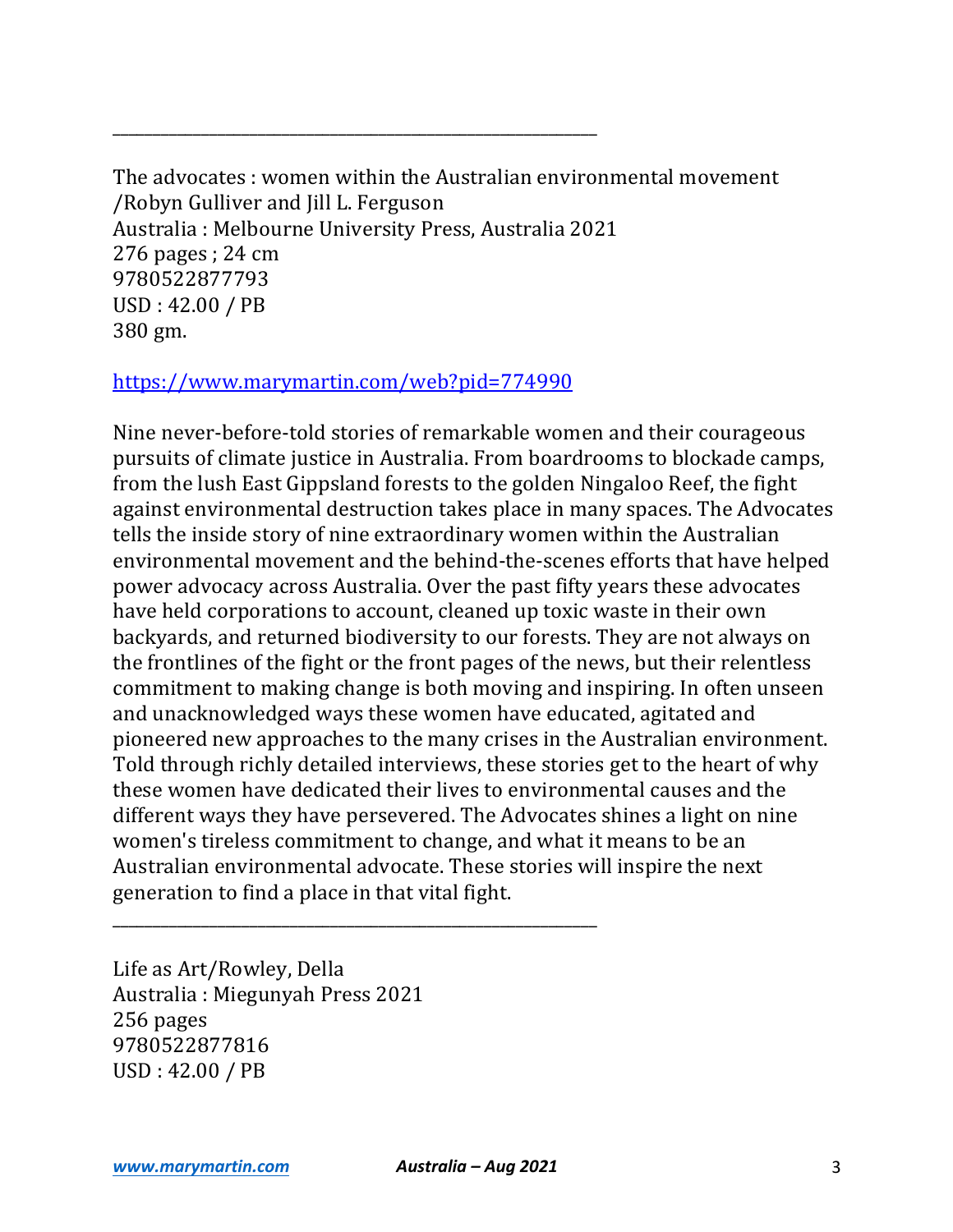# https://www.marymartin.com/web?pid=774987

A celebration of the beloved and critically acclaimed Hazel Rowley, Life as Art invites readers into the mind of this world-leading biographer and pays tribute to her enduring legacy 'My books are all, in their different ways, voyages of discovery. I write books to learn, to stretch my horizons. These voyages of mine are full of risk and passion.' Hazel Rowley Hazel Rowley was an award-winning biographer who was committed to telling the stories of people's lives. This collection of short pieces-journal articles, essays, talks, diary entries - provides a wonderful insight into her craft. In these pages she talks honestly about the joys, the challenges, the highs and the lows of writing biography. Much of the material is previously unpublished and reveals Rowley's lively ideas on a range of topics. Before her untimely death in 2011, Rowley wrote four acclaimed biographies- about Christina Stead, Richard Wright, Simone de Beauvoir and Jean-Paul Sartre, and Franklin and Eleanor Roosevelt. This new collection gives a rich store of reflections on biography and draws the reader into Rowley's passionate pursuit of stories and her search for new biographical subjects. Della and Lynn, along with Hazel's friend Irene Tomaszewski, established the Hazel Rowley Literary Fellowship in her memory.

Where We Swim/Horrocks, Ingrid Australia: University of Queensland Press, Australia 2021 224 pages 9780702263408 USD: 40.00 / PB 300 gm.

\_\_\_\_\_\_\_\_\_\_\_\_\_\_\_\_\_\_\_\_\_\_\_\_\_\_\_\_\_\_\_\_\_\_\_\_\_\_\_\_\_\_\_\_\_\_\_\_\_\_\_\_\_\_\_\_\_\_\_\_

https://www.marymartin.com/web?pid=774986

As Ingrid Horrocks takes swims in rivers, oceans and pools around the world, she considers her relationship with water and with the world around her. The question didn't seem to be so much why we swim, as where and how we swim, and with whom. Also, where we fail to swim, water threatening to flood our lungs or the lungs of others, as well as where we rise and float. Ingrid Horrocks had few aspirations to swimming mastery, but she had always loved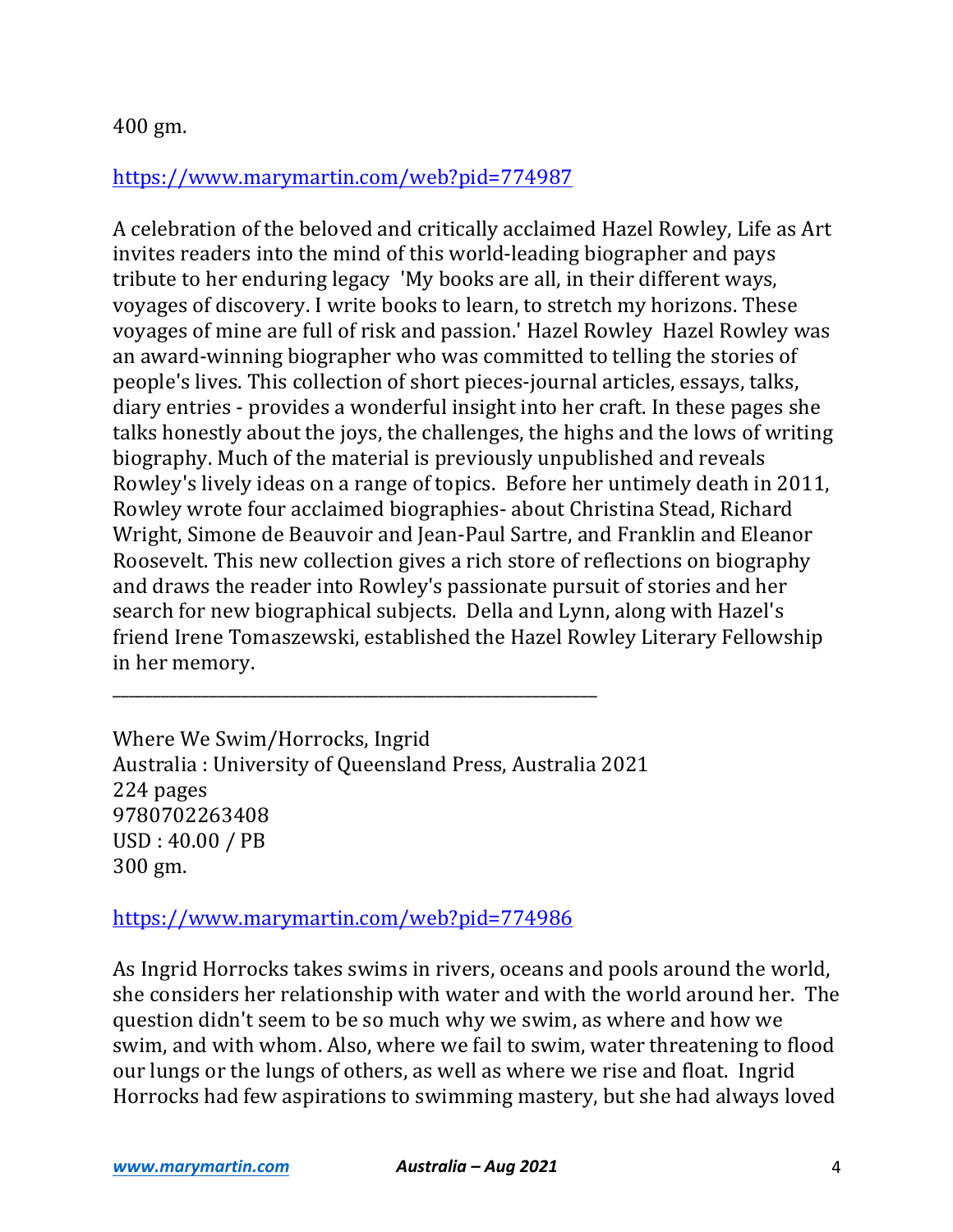being in the water. She set out on a solo swimming journey, then abandoned it for a different kind of immersion altogether - one which led her to more deeply examine relationships, our ecological crisis, and responsibilities to those around us. Where We Swim ranges from solitary swims in polluted rivers in Aotearoa New Zealand, to dips in pools in Arizona and the Peruvian Amazon, and in the ocean off Western Australia and the south coast of England. Part memoir, part travel and nature writing, this generous and absorbing book is about being a daughter, sister, partner, mother, and above all a human being living among other animals on this watery planet.

## **Education**

Community-Led Research/Rawlings, Victoria Australia : Sydney University Press, Australia 204 pages 9781743327579 USD: 40.00 / PB 285 gm.

\_\_\_\_\_\_\_\_\_\_\_\_\_\_\_\_\_\_\_\_\_\_\_\_\_\_\_\_\_\_\_\_\_\_\_\_\_\_\_\_\_\_\_\_\_\_\_\_\_\_\_\_\_\_\_\_\_\_\_\_

https://www.marymartin.com/web?pid=775004

\_\_\_\_\_\_\_\_\_\_\_\_\_\_\_\_\_\_\_\_\_\_\_\_\_\_\_\_\_\_\_\_\_\_\_\_\_\_\_\_\_\_\_\_\_\_\_\_\_\_\_\_\_\_\_\_\_\_\_\_

The concept of community-led research has taken off in recent years in a variety of fields, from archaeology and anthropology to social work and everything in between. Drawing on case studies from Australia, the Pacific and Southeast Asia, this book considers what it means to participate in community led research, for both communities and researchers. How can researchers and communities work together well, and how can research be reimagined using the knowledge of First Nations peoples and other communities to ensure it remains relevant, sustainable, socially just and inclusive?

# **History**

Fatal Contact : How Epidemics Nearly Wiped out Australia's First Peoples/Dowling, Peter Australia : Monash University Press, Australia 2021 336 pages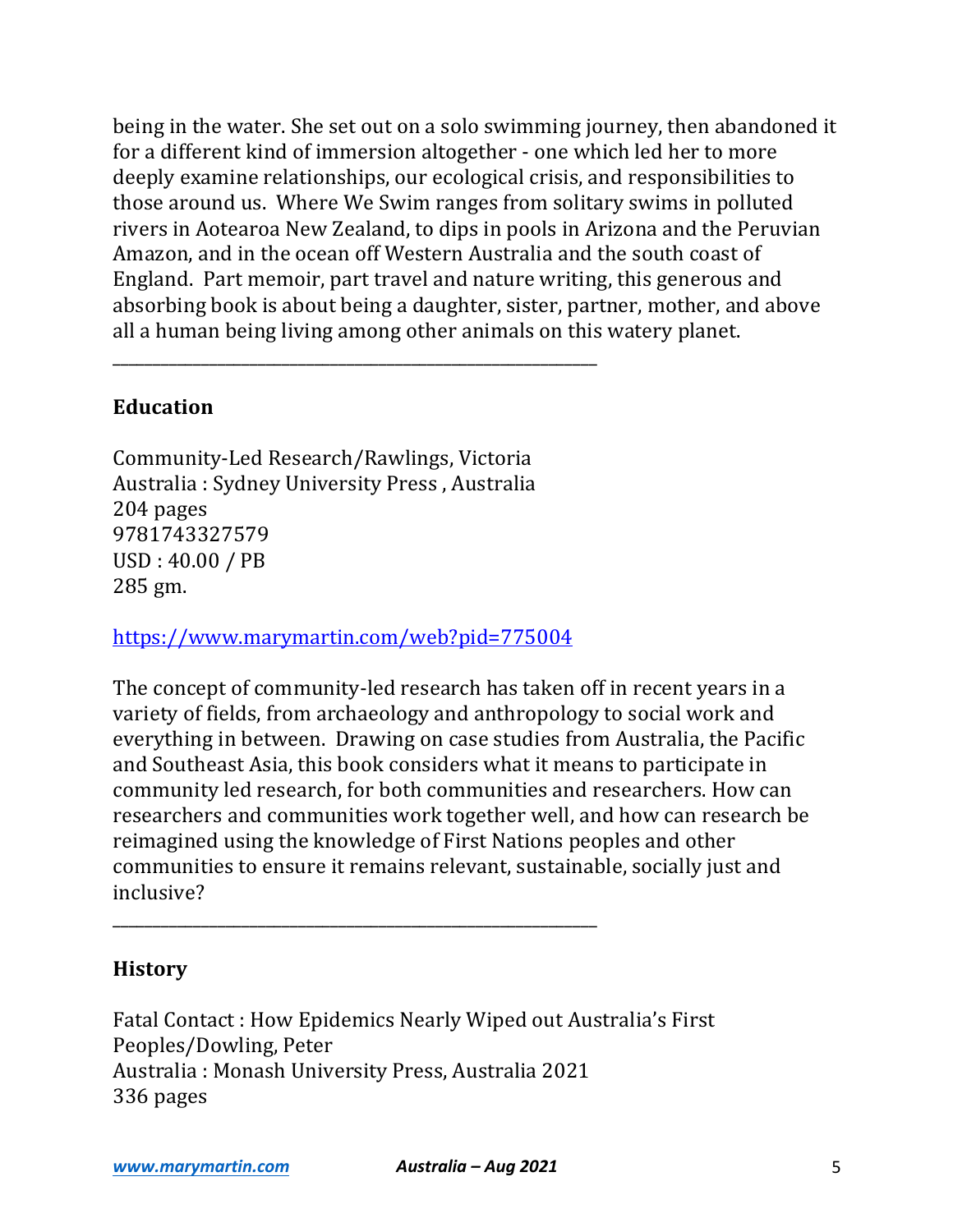9781922464460 USD: 44.95 / PB 445 gm.

#### https://www.marymartin.com/web?pid=774998

Fatal Contact explores the devastating infectious diseases introduced into the Indigenous populations of Australia after the arrival of the British colonists in 1788. Epidemics of smallpox, tuberculosis, influenza, measles and sexually transmitted diseases swept through the Indigenous populations of the continent well into the twentieth century. The consequences still echo today in Aboriginal health and life expectancy. Many historians have acknowledged that introduced diseases caused much sickness and mortality among the Aboriginal populations and were part of the huge population decline following colonisation. But few writers have elaborated further, and much of this history is still missing, even after more than 200 years. Our knowledge and understanding of the biological consequences surrounding the meeting and contact of these two cultures has not yet been fully investigated. Fatal Contact examines the major epidemics and explains the complexities of disease infection and immunology: which diseases were responsible for the Aboriginal population decline across Australia in the colonial period, when and where did they occur, how severe where they, how long did they last, which diseases were more devastating, and why were they so devastating? The book also considers the individual medical history of Truganini, the Tasmanian Aboriginal woman erroneously known as 'the Last Tasmanian'. By focusing on the disease burden she faced during her life, the author creates a deeper and personal understanding of how First Nation Australians suffered and yet survived. What this investigation reveals is nothing short of the greatest human tragedy in the long history of Australia. This is a vitally important story that all Australians should read.

Sharing stories in an ancient land : the Western Australian Museum /Terriann White Australia : Western Australian Museum 2021 400 pages : colour illustrations, colour portraits ; 28 cm 9781920843236 USD : 55.00 / PB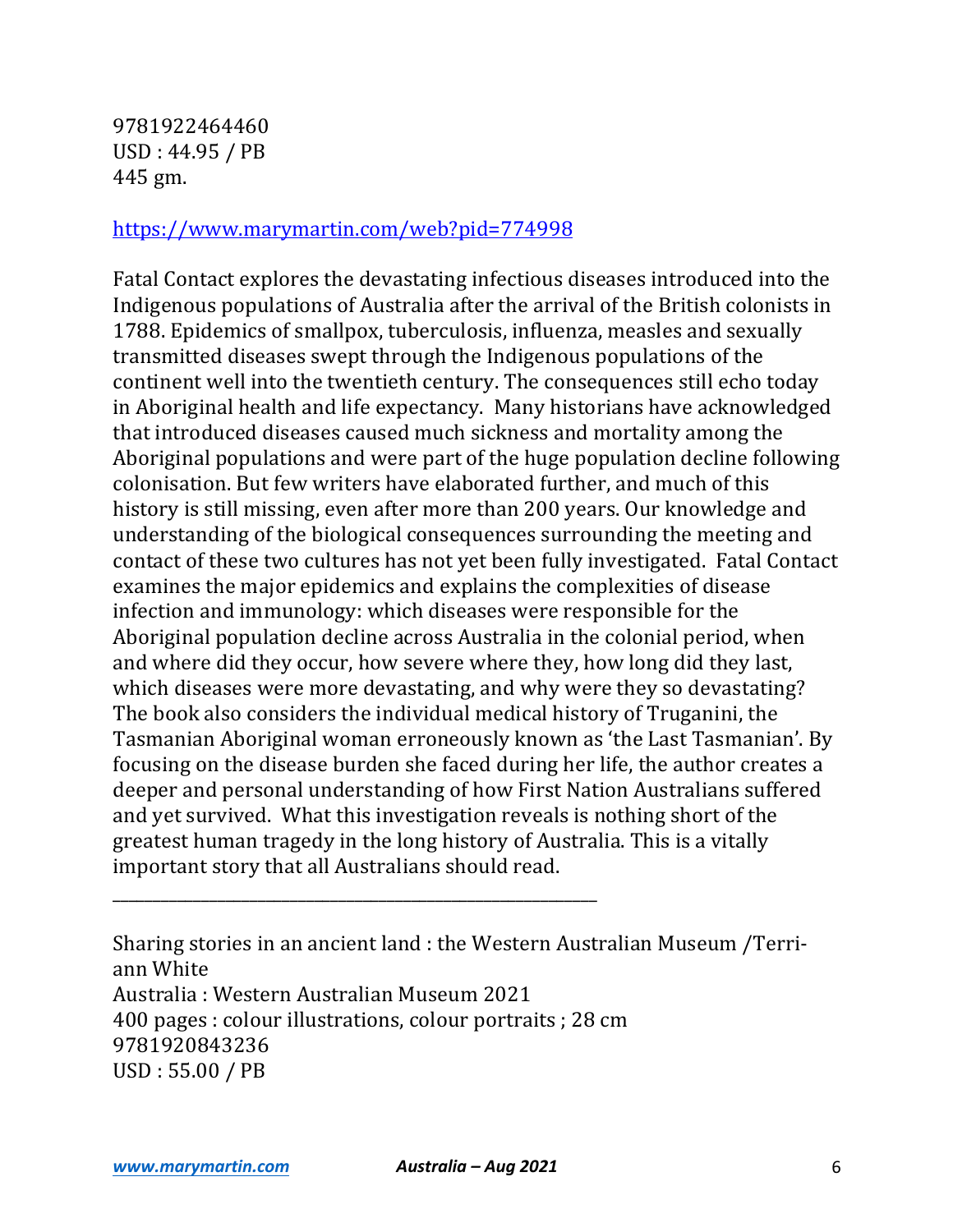## https://www.marymartin.com/web?pid=774981

Sharing Stories in an Ancient Land: The Western Australian Museum has been published to coincide with the opening of the glorious WA Museum Boola Bardip. The original site of the Museum, established about 130 years ago, has been transformed by marrying the heritage buildings with an epic modern structure. Museums often tell stories from their public-facing galleries; this book uncovers and shares the work in the background that goes into the collections and exhibitions. Inside are stories about the research work that supports the Museum's charter to cherish and protect the richness of the land, sky and sea of Western Australia for its citizens. WA Museum Boola Bardip is for all the people of this state: the Traditional Owners with their ongoing cultural connections to Country, stretching back for tens of thousands of years, and the settlers, the migrants, and all of the people who have made Western Australia their home and determined its future. This new central home is but one part of the complex of the Western Australian Museum, featuring multiple locations, online portals, and collections of more than eight million objects. Some objects offer entry points into deep time, as evidence from the very beginning of the universe. Sharing Stories in anAncient Land tells the story of the pursuit of knowledge about the natural and humancentred worlds. Many voices are contained in these pages from the generations of professionals and enthusiasts who have carried on the bold and ambitious spirit with which the Museum was established.

French Connection/Bergantz, Alexis Australia: NewSouth Publishing, Sydney NSW 2021 216 pages 9781742237091 USD: 44.95 / PB 285 gm.

\_\_\_\_\_\_\_\_\_\_\_\_\_\_\_\_\_\_\_\_\_\_\_\_\_\_\_\_\_\_\_\_\_\_\_\_\_\_\_\_\_\_\_\_\_\_\_\_\_\_\_\_\_\_\_\_\_\_\_\_

https://www.marymartin.com/web?pid=774996

The French have been integral to the Australian story since European colonisation. Escaped convicts from New Caledonia, wool buyers from Lille, Roubaix and Tourcoing, gold-diggers, artisans, teachers and café owners, they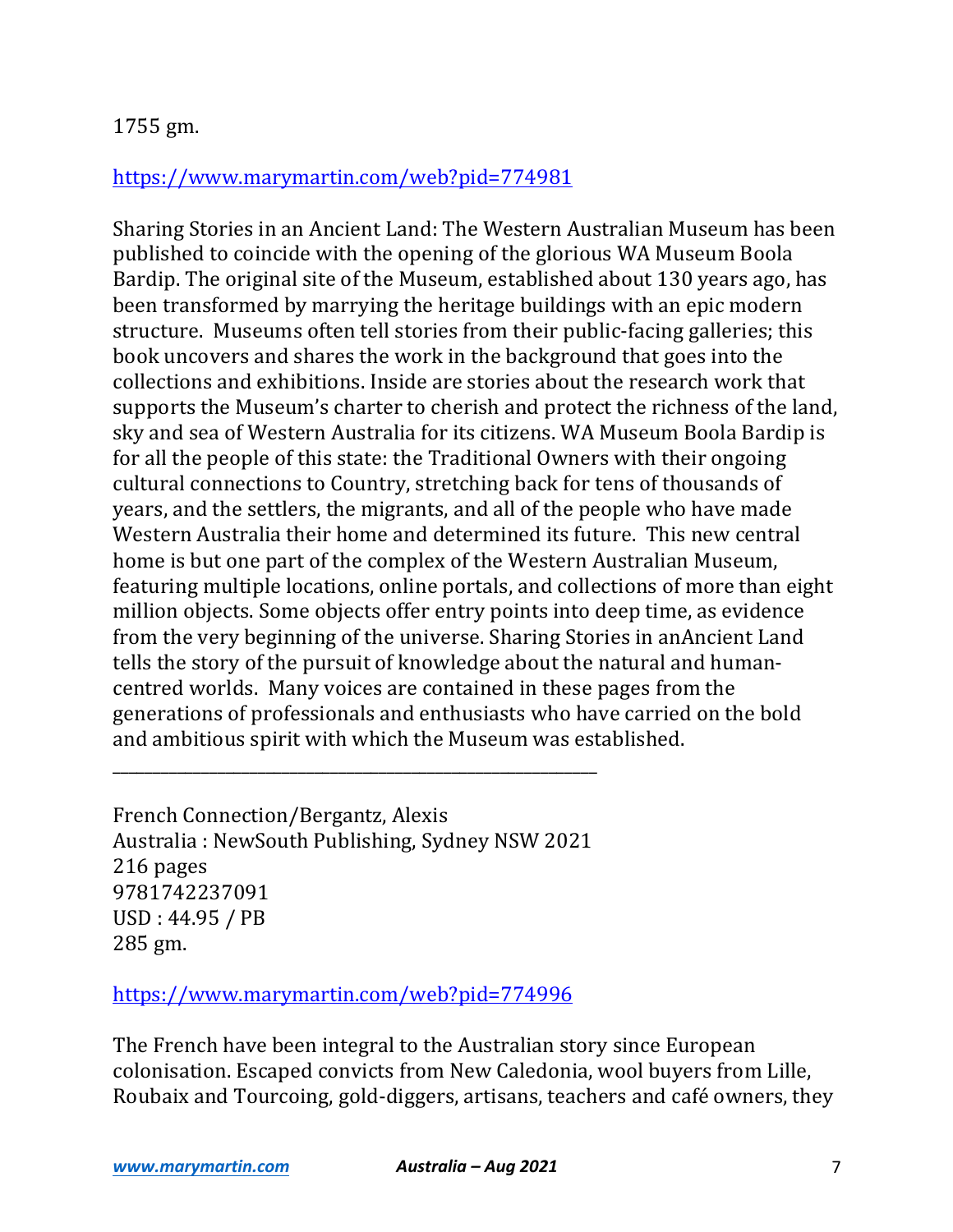were not always the crème de la crème. French Connection provides a fascinating insight into how the culture of Frenchness influenced a new nation anxious to prove itself to the world. What did Australian colonists see when they looked to France? How much did the French presence in the Pacific loom over such ideas? And what did the French in Australia themselves make of it all? Alexis Bergantz uncovers the little known and often surprising history of the French in nineteenth-century Australia and their role in creating a more connected and cosmopolitan nation.

## **Literature**

The Rabbits/Overett, Sophie Australia : Vintage Books, Australia 2021 336 pages 9781761040931 USD: 40.00 / PB 420 gm.

## https://www.marymartin.com/web?pid=774984

\_\_\_\_\_\_\_\_\_\_\_\_\_\_\_\_\_\_\_\_\_\_\_\_\_\_\_\_\_\_\_\_\_\_\_\_\_\_\_\_\_\_\_\_\_\_\_\_\_\_\_\_\_\_\_\_\_\_\_\_

A multigenerational family story with a dose of magical realism. It is about family secrets, art, very mild superpowers, loneliness and the strange connections we make in the places we least expect. How do you make sense of the loss of those you love most? Delia Rabbit has asked herself this question over and over again since the disappearance of her older sister, Bo. Crippled by grief, Delia and her mother became dysfunctional, parting ways not long after Delia turned eighteen. Now an art teacher at a Queensland college, Delia has managed to build a new life for herself and to create a family of her own. Only more and more that life is slipping: her partner, Ed, has gone, her daughter, Olive, is distancing herself, and, all of a sudden, in the middle of a blinding heatwave, her sixteen-year-old son, Charlie, disappears too. Suddenly what was buried feels close to the surface, and the Rabbits are faced not only with each other, but also with themselves. The Rabbits is a multigenerational family story with a dose of magical realism. It is about family secrets, art, very mild superpowers, loneliness and the strange connections we make in the places we least expect.

The Burning Island/Serong, Jock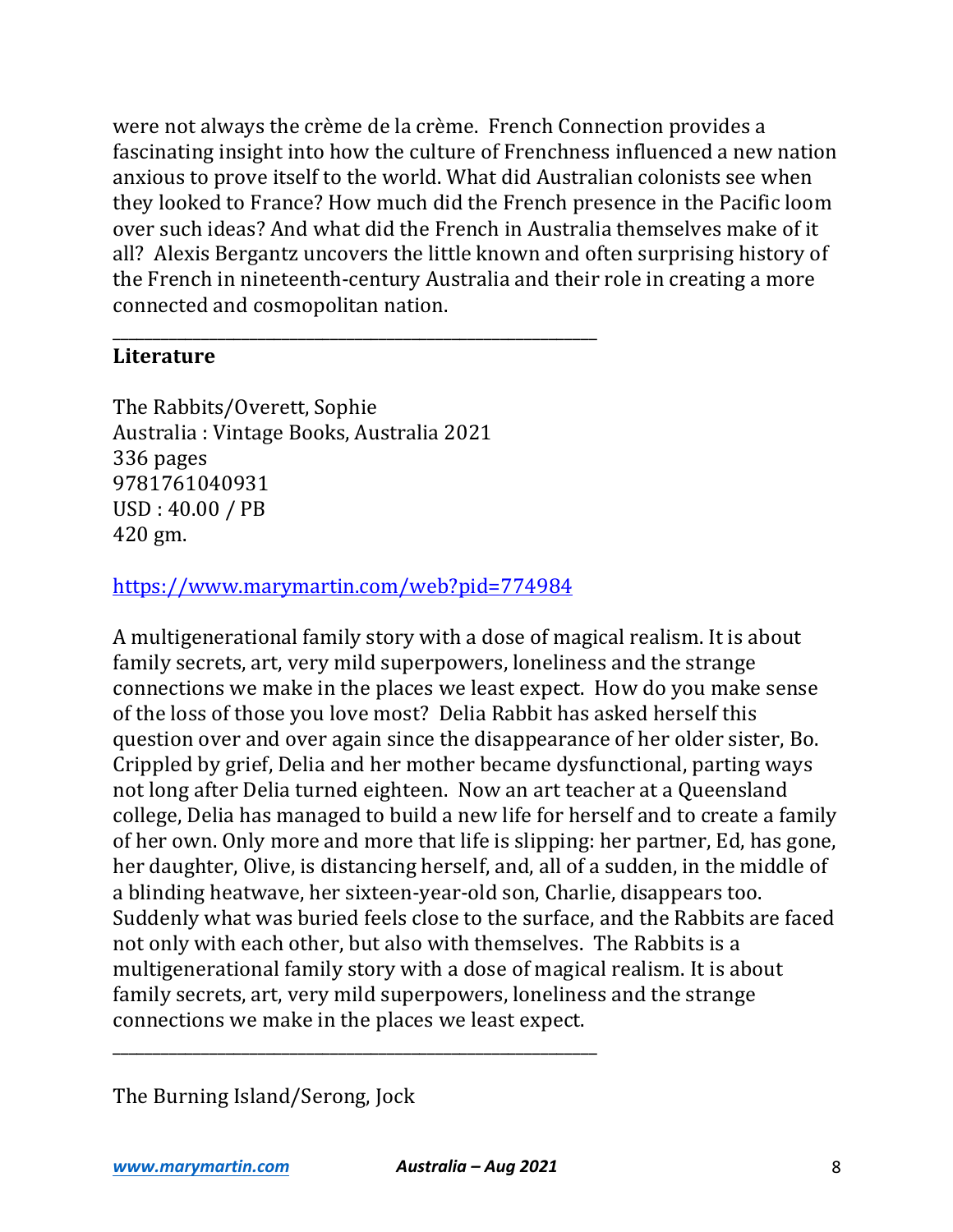Australia : Text Publishing Company, Australia 2021 368 pages 9781922458087 USD : 29.99 / PB 300 gm.

# https://www.marymartin.com/web?pid=775009

A father's obsession. A daughter's quest. Eliza Grayling, born in Sydney when the colony itself was still an infant, has lived there all her thirty-two years. Too tall, too stern-too old, now-for marriage, she looks out for her reclusive father, Joshua, and wonders about his past. There is a shadow there- an old enmity. When Joshua Grayling is offered the chance for a reckoning with his nemesis, Eliza is horrified. It involves a sea voyage with an uncertain, probably violent, outcome. Insanity for an elderly blind man, let alone a drunkard. Unable to dissuade her father from his mad fixation, Eliza begins to understand she may be forced to go with him. Then she sees the vessel they will be sailing on. And in that instant, the voyage of the Moonbird becomes Eliza's mission too. Irresistible prose, unforgettable characters and magnificent, epic storytelling -The Burning Island delivers everything readers have come to expect from Jock Serong. It may be his most moving, compelling novel yet.

After Story/Behrendt, Larissa Australia : University of Queensland Press, Australia 2021 336 pages 9780702263316 USD: 40.00 / PB 420 gm.

\_\_\_\_\_\_\_\_\_\_\_\_\_\_\_\_\_\_\_\_\_\_\_\_\_\_\_\_\_\_\_\_\_\_\_\_\_\_\_\_\_\_\_\_\_\_\_\_\_\_\_\_\_\_\_\_\_\_\_\_

https://www.marymartin.com/web?pid=774985

When Indigenous lawyer Jasmine decides to take her mother Della on a tour of England's most revered literary sites, Jasmine hopes it will bring them closer together and help them reconcile the past. Twenty-five years earlier the disappearance of Jasmine's older sister devastated their tight-knit community. This tragedy returns to haunt Jasmine and Della when another child mysteriously goes missing on Hampstead Heath. As Jasmine immerses herself in the world of her literary idols - including Jane Austen, the Brontë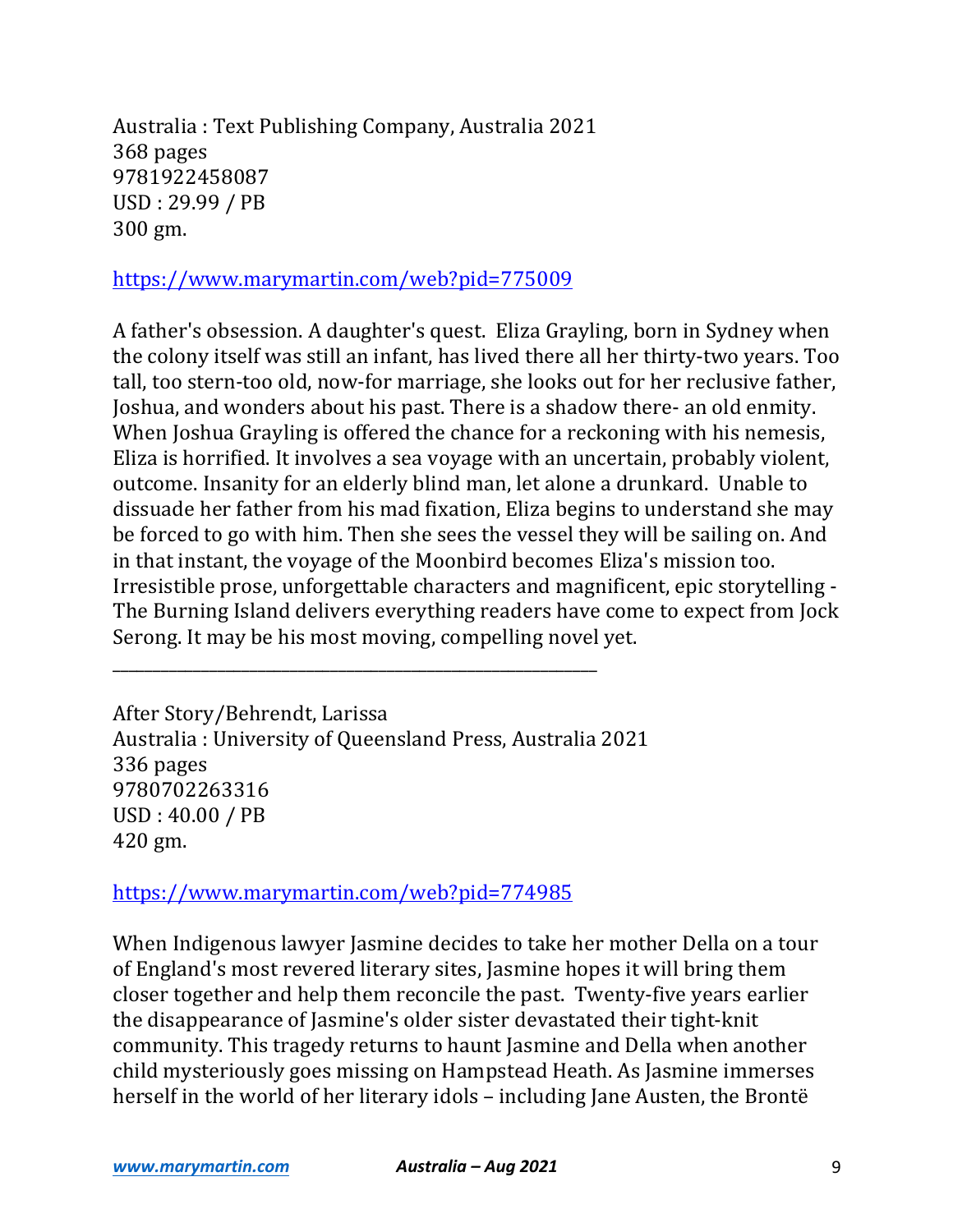sisters and Virginia Woolf – Della is inspired to rediscover the wisdom of her own culture and storytelling. But sometimes the stories that are not told can become too great to bear. Ambitious and engrossing, After Story celebrates the extraordinary power of words and the quiet spaces between. We can be ready to listen, but are we ready to hear?

he Bride of Almond Tree/Hillman, Robert Australia : Text Publishing Company, Australia 2021 368 pages 9781922330666  $USD: 40.00 / PB$ 465 gm.

\_\_\_\_\_\_\_\_\_\_\_\_\_\_\_\_\_\_\_\_\_\_\_\_\_\_\_\_\_\_\_\_\_\_\_\_\_\_\_\_\_\_\_\_\_\_\_\_\_\_\_\_\_\_\_\_\_\_\_\_

https://www.marymartin.com/web?pid=774989

A love story about loyalty, belief and idealism, set against the epic sweep of twentieth-century history. World War II is over and Hiroshima lies in a heap of poisoned rubble when young Quaker Wesley Cunningham returns home to Almond Tree. He served as a stretcher-bearer; he's seen his fair share of horror. Now he intends to build beautiful houses and to marry, having fallen in love with his neighbour's daughter Beth Hardy. Beth has other plans. An ardent socialist, she is convinced the Party and Stalin's Soviet Union hold the answers to all the world's evils. She doesn't believe in marriage, and in any case her devotion is to the cause. Beth's ideals will exact a ruinously high price. But Wes will not stop loving her. This is the story of their journey through the catastrophic mid-twentieth century-from summer in Almond Tree to Moscow's bitter winter and back again-to find a way of being together.

A Voice in the Night/Hawthorn, Sarah Australia : Transit Lounge, Australia 2021 288 pages 9781925760705 USD : 40.00 / PB 360 gm.

https://www.marymartin.com/web?pid=774997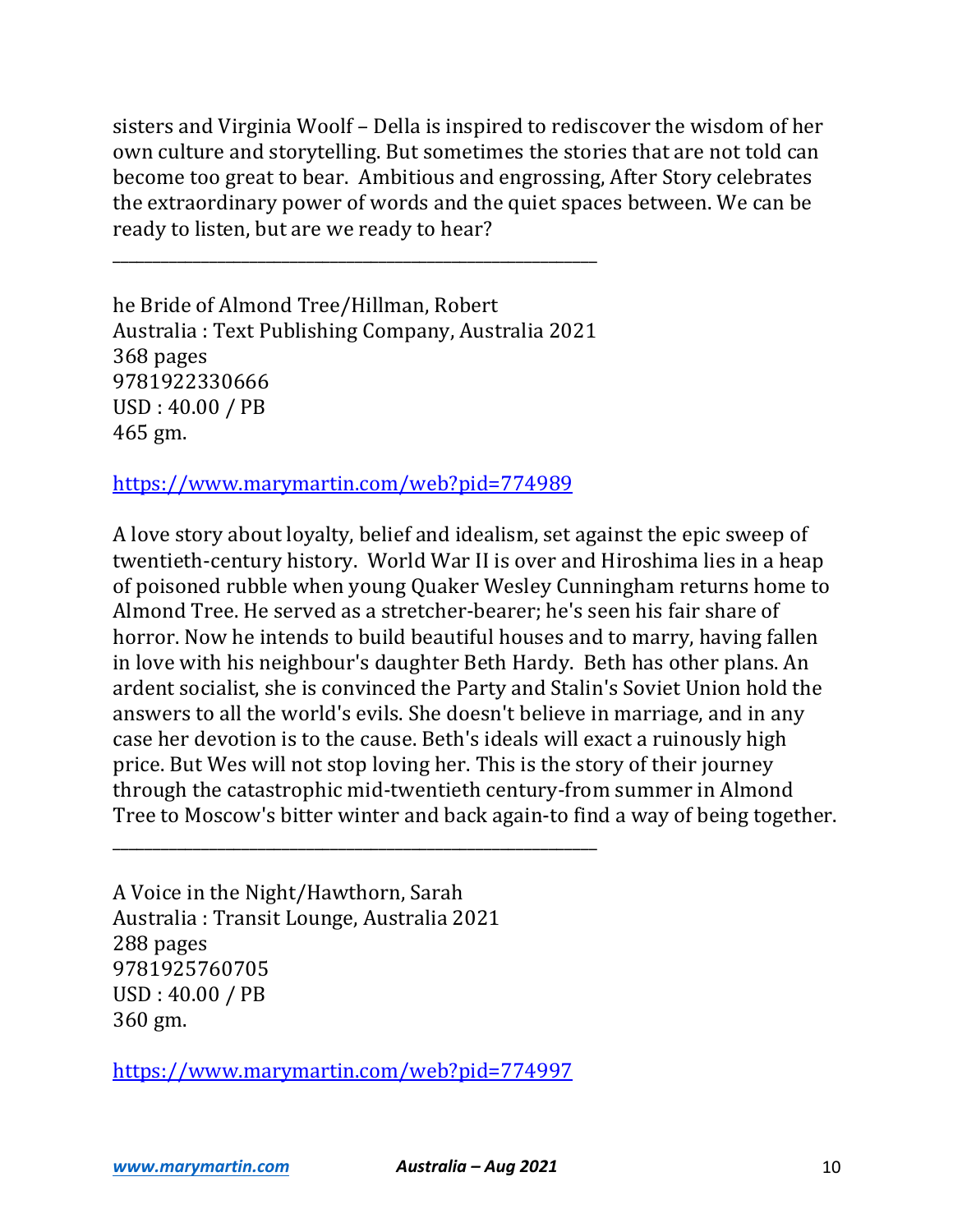Following a bitter separation, Lucie moves to London to take up a position with a prestigious law firm. It seems an optimistic new beginning, until one day she receives a hand-delivered note with the strange words: At last I've found you. A shock I'm sure. But in time I'll explain. Martin. Lucie hasn't forgotten a man called Martin who was tragically killed twenty years ago in the 9/11 attacks. When she was working in New York as a young intern Lucie had fallen in love with him and he vowed to leave his wife to be with her permanently. As an inexplicable series of events occurs Lucie wonders if her long-dead lover could have staged his own disappearance under the cover of that fateful day. Or could it be that someone else is stalking her, or that her vivid imagination is playing tricks? In a novel filled with compelling characters, and set in London, New York and Sydney, it seems that anyone could be out to sabotage Lucie's memories and ambitions, including herself. A Voice in the Night is an addictive thriller of twists and turns, a gripping and emotionally resonant debut from a striking new voice.

Grog War/Wright, Alexis Australia : Magabala Books 2021 352 pages 9781925768756 USD : 35.00 / PB 420 gm.

## https://www.marymartin.com/web?pid=774999

\_\_\_\_\_\_\_\_\_\_\_\_\_\_\_\_\_\_\_\_\_\_\_\_\_\_\_\_\_\_\_\_\_\_\_\_\_\_\_\_\_\_\_\_\_\_\_\_\_\_\_\_\_\_\_\_\_\_\_\_

A revamped Magabala classic by Miles Franklin award?winning author Alexis Wright. First published in 1997, this vivid portrayal of how the Indigenous people of Tennant Creek worked together to achieve community-wide alcohol restrictions, is more relevant now than ever. A searing account of what transpired over 25 years ago, Grog War provides historical context and Indigenous-led solutions to the challenges still confronting communities and towns throughout Australia. In the '90s, Wright was commissioned by the Julalikari Council of Tennant Creek to write Grog War, to document how Aboriginal Elders and leaders dealt with the invasion of grog on Warumungu land and the enormous struggle it took to introduce simple alcohol restrictions in the town. Grog War traces an Indigenous-led movement of selfdetermination that shifted the blame from Aboriginal people for public drunkenness to looking at the way grog is pushed and sold, in turn challenging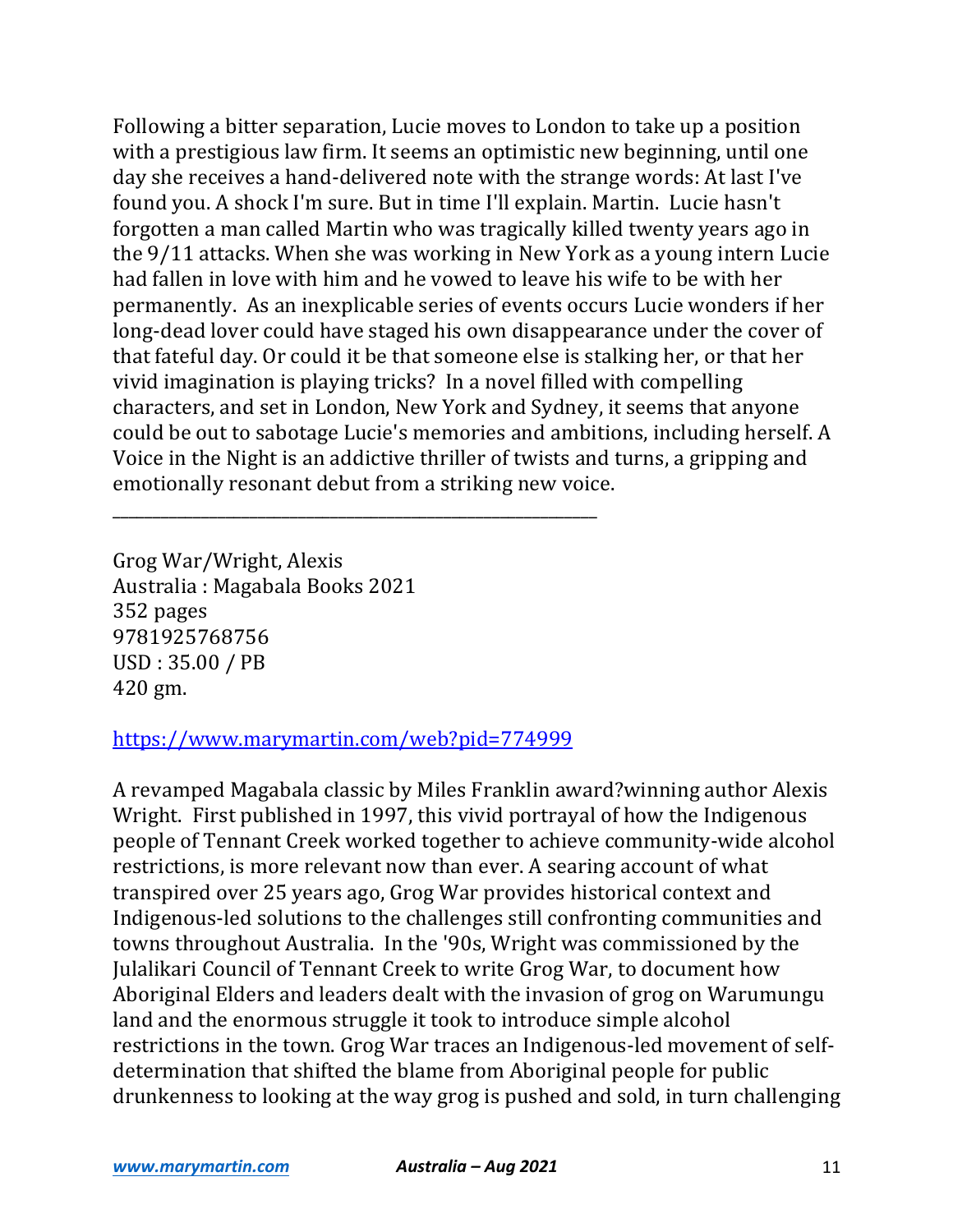the town and government to share responsibility. Aboriginal Elders and community advisors in Tennant Creek fought for years to put alcohol restrictions in place and they are still fighting. Their courage and tenacity is an inspiration for other towns in Australia who are battling against the tide of alcohol abuse and resistance from licencees and the broader community. Grog War is essential reading for all those working towards and interested in Indigenous self-determination, for community leaders, legislators, health workers, social workers and for our young people so that all Australian children might grow up with a better understanding of what Indigenous people have fought hard to achieve in this country.

Locust Summer/Allan-Petale, David Australia : Fremantle Press, Australia 2021 240 pages 9781925816365 USD: 40.00 / PB 245 gm.

https://www.marymartin.com/web?pid=774991

\_\_\_\_\_\_\_\_\_\_\_\_\_\_\_\_\_\_\_\_\_\_\_\_\_\_\_\_\_\_\_\_\_\_\_\_\_\_\_\_\_\_\_\_\_\_\_\_\_\_\_\_\_\_\_\_\_\_\_\_

Shortlisted for The Australian Vogel's Literary Award, Locust Summer celebrates the wide-open beauty of Australia's regions while exploring the heartbreaks that come from living on the land. On the cusp of summer, 1986, Rowan Brockman's mother asks if he can come home to Septimus in the Western Australian Wheatbelt to help with the harvest. Rowan's brother Albert, the natural heir to the farm, has died and Rowan's dad's health is failing. Although he longs to, there is no way that Rowan can refuse his mother's request as she prepares the farm for sale. This is the story of the final harvest - the story of a young man in a place he doesn't want to be, being given one last chance to make peace before the past, and those he has loved, disappear.

Intimate, low-voiced, delicate things/Ottaway, Esther Australia: Puncher and Wattmann, Australia 2021 82 pages 9781922571014 USD : 35.00 / PB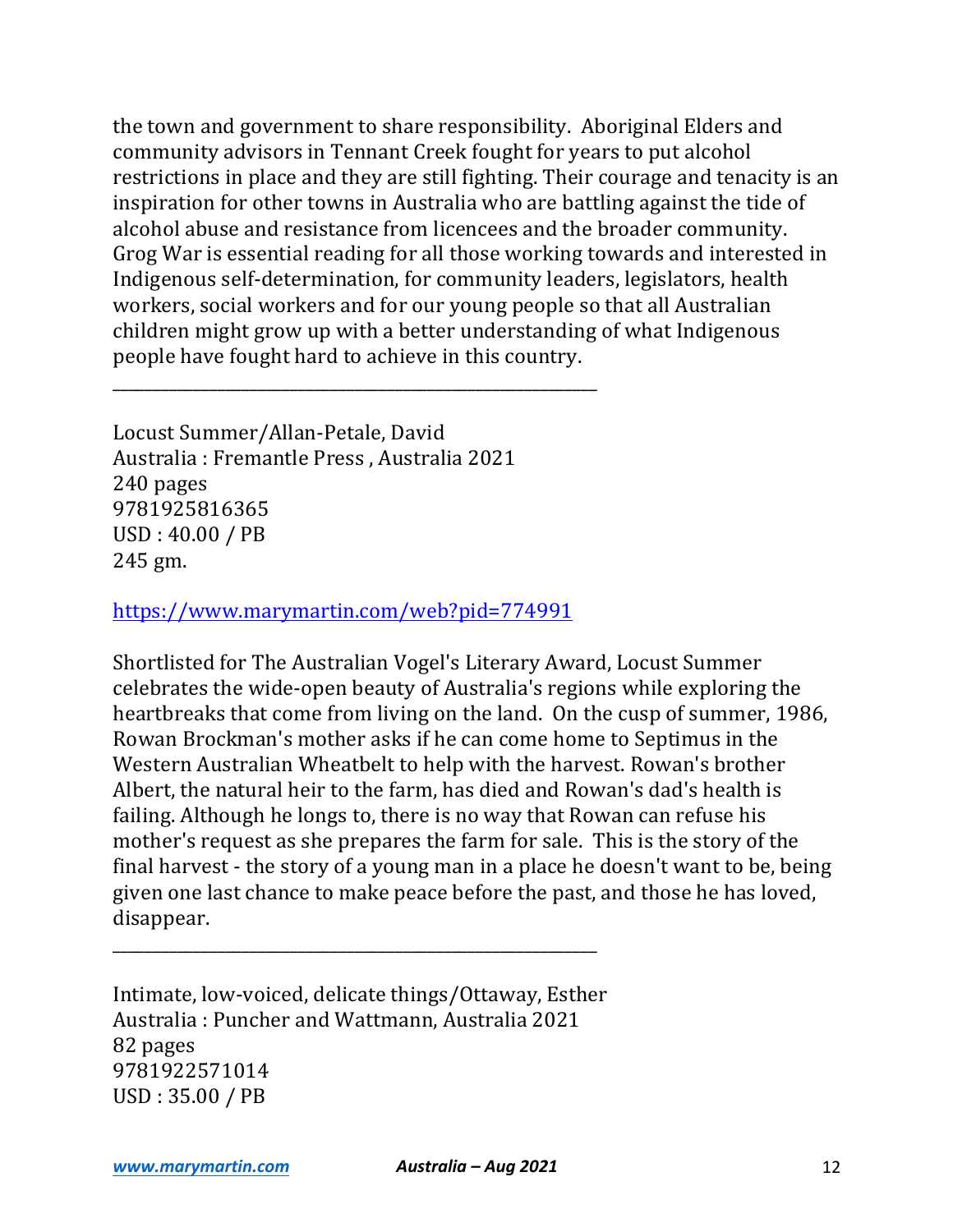# https://www.marymartin.com/web?pid=775002

\_\_\_\_\_\_\_\_\_\_\_\_\_\_\_\_\_\_\_\_\_\_\_\_\_\_\_\_\_\_\_\_\_\_\_\_\_\_\_\_\_\_\_\_\_\_\_\_\_\_\_\_\_\_\_\_\_\_\_\_

From the award-winning author of Blood Universe - poems on pregnancy comes a full-length collection of new poetry: powerful, poignant meditations on family and its origins, parenthood, love and the loss of love. Includes poems shortlisted for the Montreal International and Bridport Prizes.

Gentle and fierce/Vanessa Berry Australia : Giramondo Publishing Company, Australia 2021 205 pages : illustrations ; 21 cm. 9781925818710 USD : 36.95 / PB 255 gm.

## https://www.marymartin.com/web?pid=775000

Gentle and Fierce focuses on the world of animals, and the way their presence has shaped the author's attitudes and her sense of self. Having spent her life in city environments, Vanessa Berry's experiences with animals have largely been through encounters with urban creatures, representations of animals in art and the media, and as decorative ornaments or kitsch. The essays suggest that these mediated encounters, rather than being mundane or removed from nature, provide meaningful connections with the animal world, at a time in which it is threatened by climate change and environmental destruction. The subjects of Berry's singular bestiary include butterflies, a glass fish, a stuffed Kodiak bear, the rabbits on a Japanese island, the sinking horse from The NeverEnding Story, snails and flies, a porcelain otter, Lassie, dream spiders and cats, and wallabies on the Isle of Man. Berry responds to each with the attentiveness and empathy that is the hallmark of her writing. The essays are accompanied by illustrations that testify to her background as an artist and zine maker.

Sydney spleen : new poems /Toby Fitch Australia : Giramondo Publishing Company, Australia 2021 103 pages ; 21 cm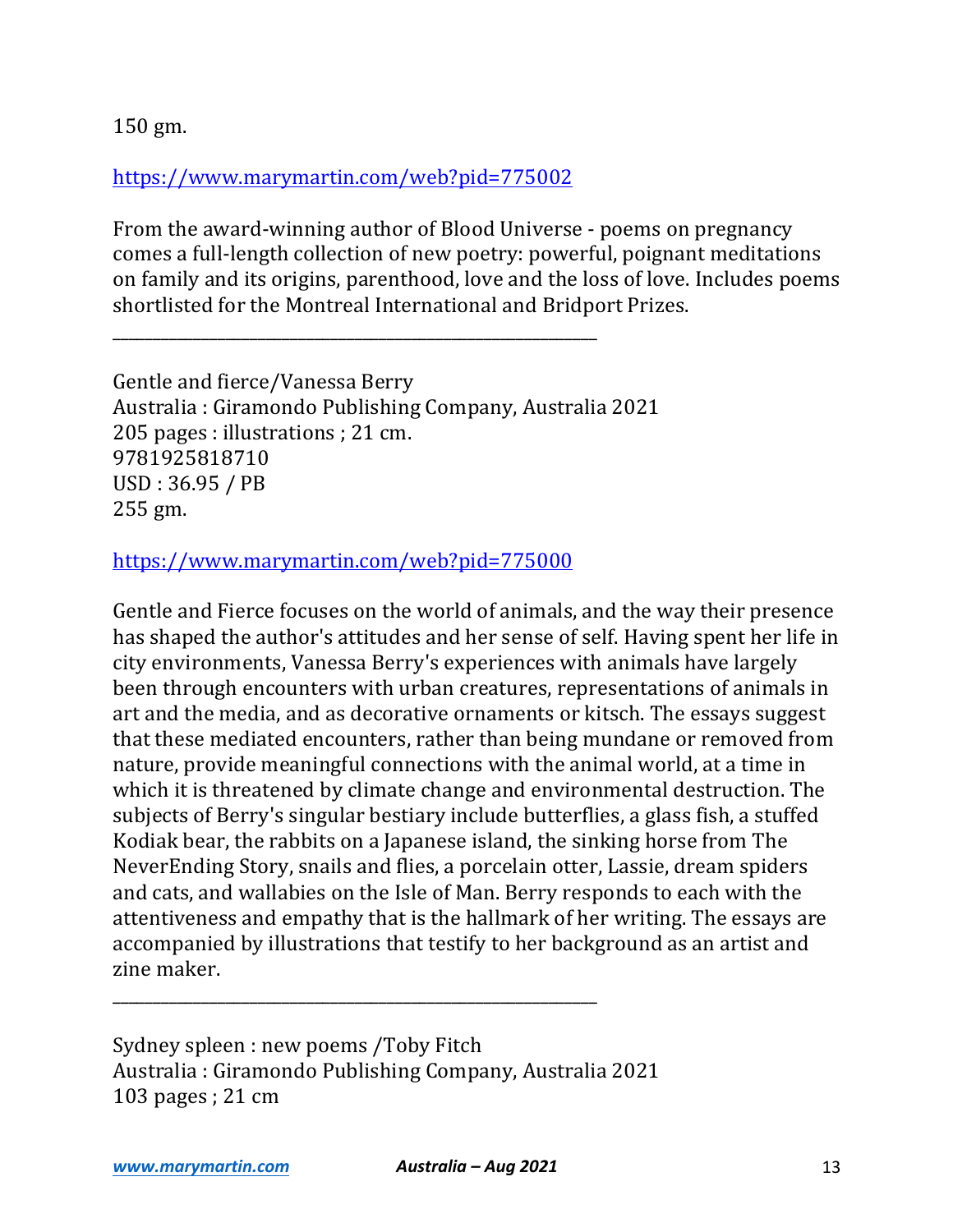9781925818758 USD : 36.95 / PB 135 gm.

#### https://www.marymartin.com/web?pid=775005

Sydney Spleen takes Charles Baudelaire's concept of spleen as melancholy with no apparent cause, characterised by a disgust with everything - and combines it with a contemporary sense of irony so as to articulate the causes of our doom and gloom: corporate rapacity, climate change, disaster capitalism, the plague, neo-colonialism, fake news, fascism, and how to raise kids in a world fast becoming obsolete. The backdrop of this collection of poems is sparkling Sydney and its screens, through which the poet mainlines global angst. Fitch's 'spleen poems', with their radical use of form and tone, are as much an aesthetic experience as a literary one - translation becomes homage becomes satire becomes song; essays become lyrics become rants become dreams. What is a poem when 'no one believes in the future now anyway'? Nor is the collection lacking in humour. Sydney Spleen mocks everything in its crystal glass, yet still finds real moments of connection to celebrate.

The Wingmaker/Jakobsen, Mette Australia : Text Publishing Company, Australia 2021 224 pages 9781922330727 USD : 34.99 / PB 230 gm.

\_\_\_\_\_\_\_\_\_\_\_\_\_\_\_\_\_\_\_\_\_\_\_\_\_\_\_\_\_\_\_\_\_\_\_\_\_\_\_\_\_\_\_\_\_\_\_\_\_\_\_\_\_\_\_\_\_\_\_\_

### https://www.marymartin.com/web?pid=775006

A mesmerizing otherworldly tale about love, memory and redemption from a masterly Australian storyteller The crumbling marble angel is Vega's most ambitious restoration project yet, but she thinks she can manage it, if she could just find somewhere to house the statue while she works. Her father, Vince, has the solution- the abandoned Seafarers' Hotel, which sits alone at the end of a winding coastal road, offers both the space and the quiet Vega craves. The hotel also holds other surprises, however. The chandeliers are home to dive-bombing canaries, the ballroom occasionally hosts a troupe of tango-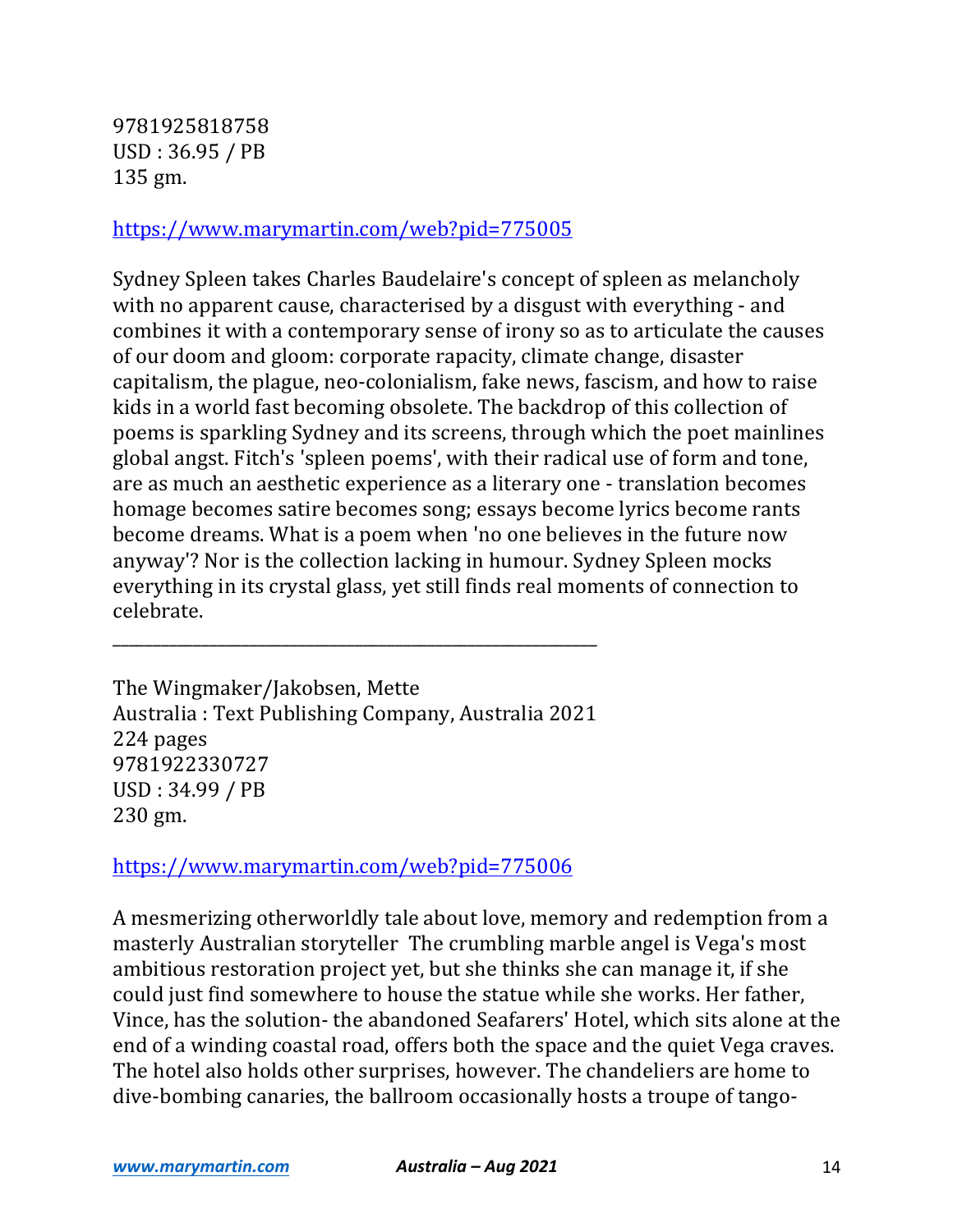dancing farmers, and one of the bedrooms is occupied by an inept handyman who might be even more broken than Vega. As Vega restores the fragile angel to its former glory, can she also find a way to pick up the pieces of her life and begin anew?

\_\_\_\_\_\_\_\_\_\_\_\_\_\_\_\_\_\_\_\_\_\_\_\_\_\_\_\_\_\_\_\_\_\_\_\_\_\_\_\_\_\_\_\_\_\_\_\_\_\_\_\_\_\_\_\_\_\_\_\_

Trigger Warning/Takolander, Maria Australia: University of Queensland Press, Australia 2021 112 pages 9780702263088 USD : 34.99 / PB 115 gm.

https://www.marymartin.com/web?pid=775008

Trigger Warning is not for the fainthearted, but neither are the elemental realities of domestic violence and environmental catastrophe that these astonishing poems address. Comprised of three sections, the first summons a difficult personal history by conversing with poets - from Sylvia Plath to Anne Carson - whose dramatised confessions trigger Takolander's own. The second part remains focused on the domestic, while redeeming that scene of trauma through a reinventing wit. The final section of this extraordinary book turns its attention outside, playing with poetry itself in order to confront the Anthropocene and the final frontier of death. This is poetry that balances ruthlessness and lyrical beauty; poetry alive to its time and audience; poetry not to be missed.

## **Politics**

Enough is Enough/Thwaites, Kate Australia : Monash University Press, Australia 2021 96 pages 9781922464699 USD : 29.95 / PB 80 gm.

\_\_\_\_\_\_\_\_\_\_\_\_\_\_\_\_\_\_\_\_\_\_\_\_\_\_\_\_\_\_\_\_\_\_\_\_\_\_\_\_\_\_\_\_\_\_\_\_\_\_\_\_\_\_\_\_\_\_\_\_

https://www.marymartin.com/web?pid=774994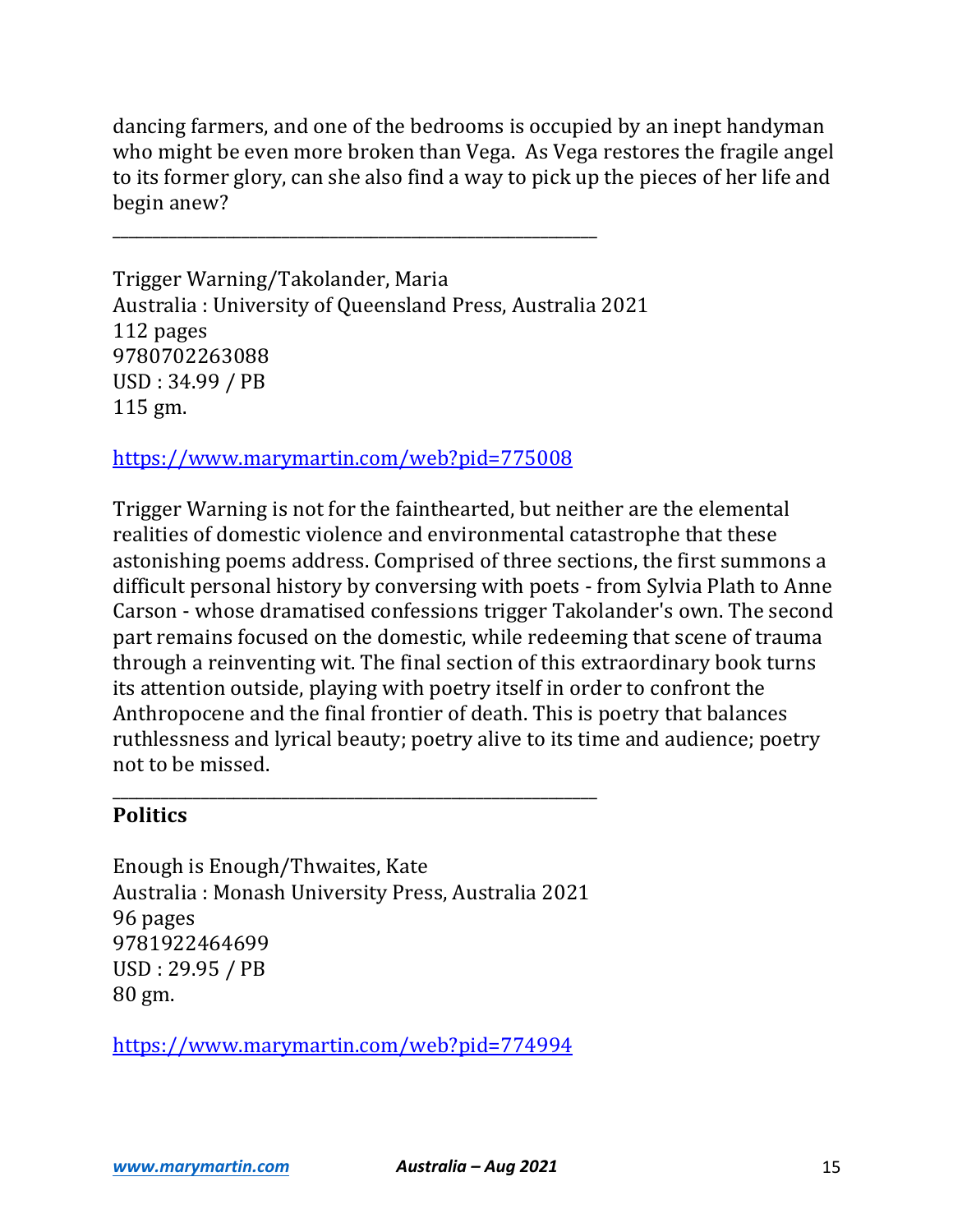What is it about the culture and structure of Parliament House that has allowed sexual violence and harassment to flourish? Jenny was a Labor MP for twenty-three years, a Cabinet minister for six years, and now gets to view the parliament through the reflective eyes of someone who is no longer there. I'm in my first term as a Labor MP. So we have a generation between the beginnings of our time in the parliament. When Jenny was first elected in 1996, I was in my final years of high school. In that time, the number of women in the Australian Parliament has increased, but unfortunately, they are still not being heard. And tragically, they are not always safe. As women, we believe in the power of politics to do good, and as feminists we recognise that politics is about power: getting it, holding onto it, and using it to improve citizens' lives. Women wielding power in Parliament House, women fighting for equality and an end to discrimination across our country, have made their mark and they have caused change. But the underlying problem of men's attitudes towards women, of men believing it is their right to assault or harass women, remains. For this to change, men will have to give up some of the harmful ways in which they use power in the parliament and in our community. We are calling for actions to have consequences, and for an end to a culture of political impunity. We want to seize this moment to do the unfinished work to make sure that women are not just in the room, but that they are safe there. We say enough is enough.

Our National Shame: Violence against Women/Fitz-gibbon, Kate Australia : Monash University Press, Australia 2021 96 pages 9781922464675 USD : 29.95 / PB 75 gm.

https://www.marymartin.com/web?pid=774993

\_\_\_\_\_\_\_\_\_\_\_\_\_\_\_\_\_\_\_\_\_\_\_\_\_\_\_\_\_\_\_\_\_\_\_\_\_\_\_\_\_\_\_\_\_\_\_\_\_\_\_\_\_\_\_\_\_\_\_\_

The exposés in early 2021 of sexism and sexual violence in Parliament House prompted women (and some men) across the country to take to stages, lecterns and social media to express their rage and demand action. However, while these events highlighted that violence against women is an ongoing issue in our community, in many ways the allegations and incidents should not shock us. They are part of women's daily lives. Violence against women has been called the 'shadow pandemic'; it is certainly an international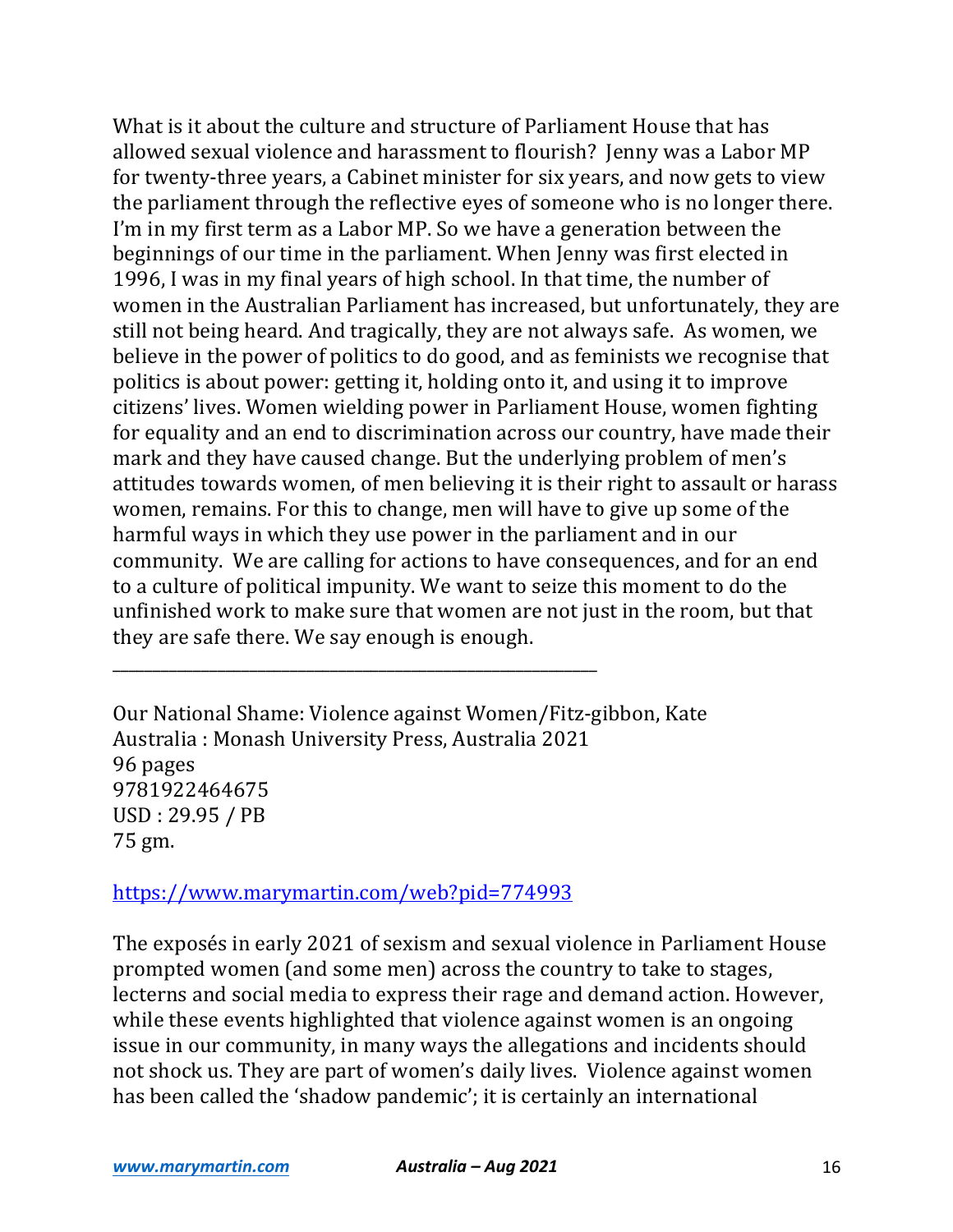epidemic. Since family violence was declared a national emergency here in 2015, little has been done nationally to change the tragic reality that one woman is killed by a current or former male partner every week. The lack of federal leadership and action can no longer be ignored, excused or explained away. Canberra's silence on violence against women has become deafening of late. The softly-softly response to allegations of abuse, harassment and sexual violence reflects a longstanding pattern of our political leaders not taking women's safety seriously. In Our National Shame, Kate Fitz-Gibbon reminds us that violence against women is not a private issue that needs bespoke, case-by-case solutions. It is a community-wide problem that, to be properly addressed, requires a dramatic shift in how we understand and respond to men's violence, and most importantly, the tackling of gender inequality in this country. Transformative national leadership must drive this. But do our political masters have either the will or the integrity to meet this challenge?

Respect/Hennessy, Jill Australia : Monash University Press, Australia 2021 96 pages 9781922464576 USD : 29.95 / PB 80 gm.

\_\_\_\_\_\_\_\_\_\_\_\_\_\_\_\_\_\_\_\_\_\_\_\_\_\_\_\_\_\_\_\_\_\_\_\_\_\_\_\_\_\_\_\_\_\_\_\_\_\_\_\_\_\_\_\_\_\_\_\_

## https://www.marymartin.com/web?pid=774992

When Héritier Lumumba's Collingwood teammates called him 'Chimp', it showed a lack of respect. When the Prime Minister referred to Brittany Higgins by her first name in parliament, it showed a lack of respect. When senator Bill Heffernan referred to then prime minister Julia Gillard as 'deliberately barren', it showed a lack of respect. When the federal government refused permission to fly the Indigenous flag in the Senate, it showed a lack of respect. When Bettina Arndt defended a 56-year-old man who had repeatedly raped fifteen-year-old Grace Tame, now the 2021 Australian of the Year, it showed a lack of respect. So when did respect disappear? When did we agree to abandon our respect for expertise, for other people's experience and history, for the boundaries between the personal and the public, for facts as well as feelings? In a civil society, respect is a fundamental principle. Should the government of the day legislate respect? Should it lead the community or follow it? Victorian MP Jill Hennessey, in a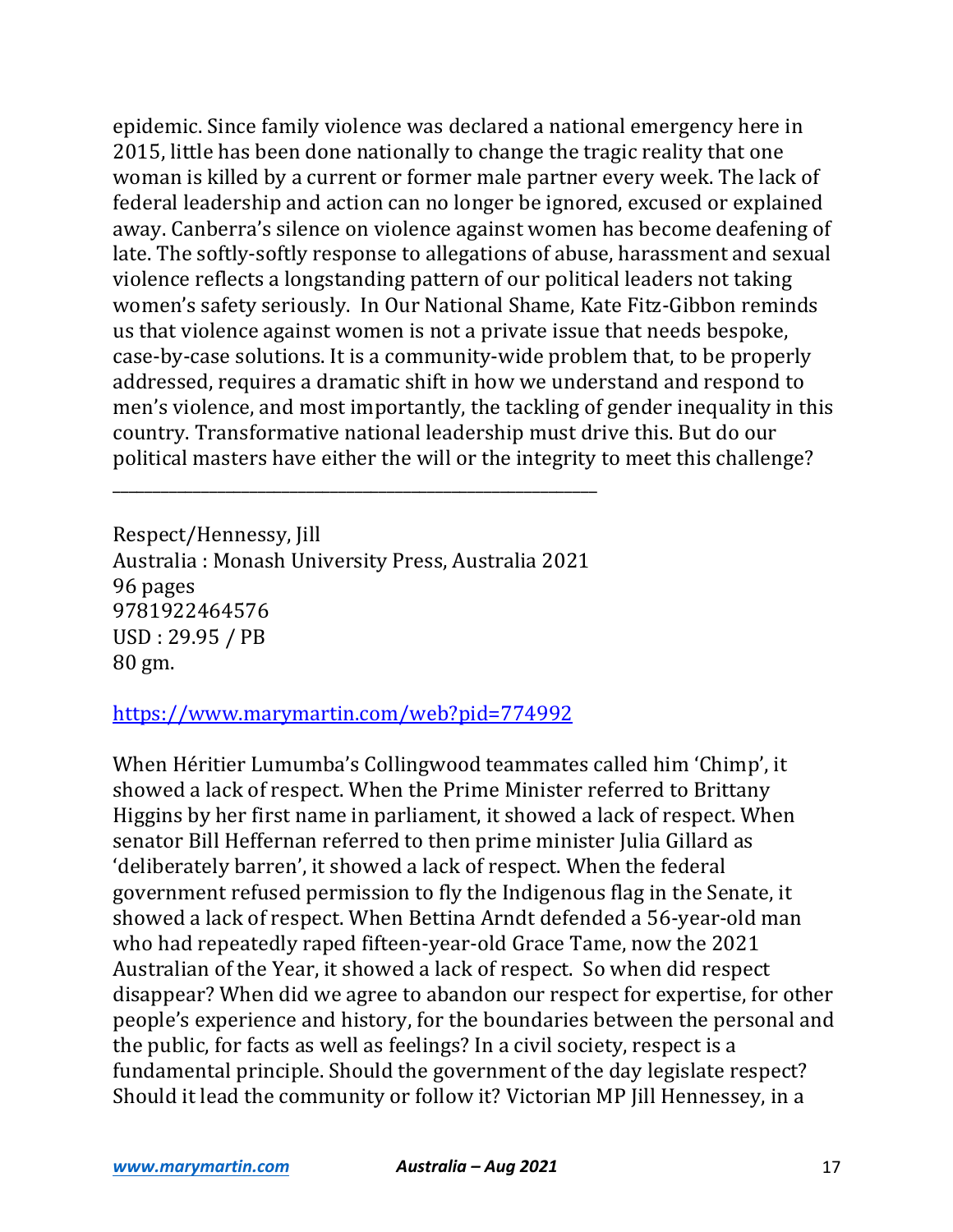passionate argument, exhorts us to reclaim the empathy that respect depends on.

\_\_\_\_\_\_\_\_\_\_\_\_\_\_\_\_\_\_\_\_\_\_\_\_\_\_\_\_\_\_\_\_\_\_\_\_\_\_\_\_\_\_\_\_\_\_\_\_\_\_\_\_\_\_\_\_\_\_\_\_

The Nordic edge: policy possibilities for Australia / edited by Andrew Scott and Rod Campbell Australia : Melbourne University Press, Australia 2021 vii, 254 pages ; 24 cm 9780522877625 USD: 40.00 / PB 360 gm.

https://www.marymartin.com/web?pid=774988

\_\_\_\_\_\_\_\_\_\_\_\_\_\_\_\_\_\_\_\_\_\_\_\_\_\_\_\_\_\_\_\_\_\_\_\_\_\_\_\_\_\_\_\_\_\_\_\_\_\_\_\_\_\_\_\_\_\_\_\_

Climate and energy. Work/life balance. Mining taxes. Progress on policy issues like these is essential, and yet they have become subject to the most rancorous partisanship, the precipitation of culture wars, and have brought down governments. It is impossible to make any progress without major political upheaval. Or so it seems in Australia. Yet Nordic countries have taken a 'ja, we can' approach to these and other issues such as independent foreign policy, prison reform, gender equality, retraining for workforce participation and media diversity. Their experience shows that progress in these areas is not only possible, but can be achieved while increasing prosperity and community wellbeing. The Nordic Edge explores policies adopted by Sweden, Finland, Denmark, Norway and Iceland and the exciting possibilities they provide to overcome Australia's seemingly intractable problems. Leading Australian and Nordic thinkers and policy practitioners, including Sweden's recent Foreign Minister, outline proven approaches to help Australia become a fairer, happier, wealthier and more environmentally responsible country. Re-enter Australia's policy debates with optimism, new ideas and a Nordic edge.

## **Sociology/Culture Studies**

True tracks: respecting indigenous knowledge and culture /Terri Janke Australia: NewSouth Publishing, Sydney NSW 2021  $xii$ , 414 pages ; 24 cm 9781742236810 USD: 54.99 / PB